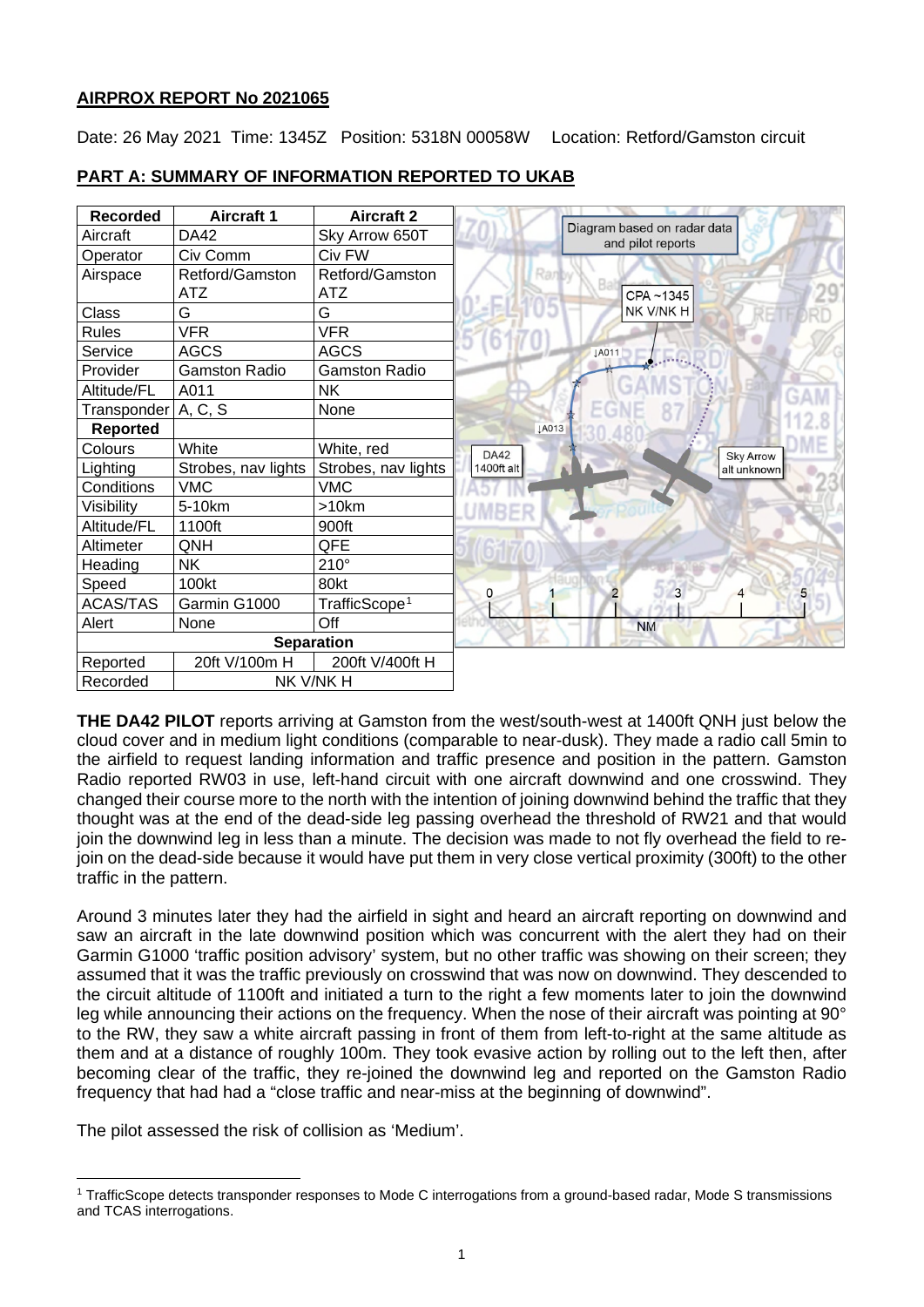**THE SKY ARROW PILOT** reports that they were conducting difference training on a new type of aircraft. They took off from RW03 and turned left at 500ft on to a heading of 210°. They climbed to 900ft when the event occurred; there was no time to take any avoiding action. They then landed on RW03 after the DA42 had landed and cleared the active. They saw the other pilot afterwards to discuss the event. They had not connected their TrafficScope device as the only connection port available was being used for their navigation equipment.

The pilot assessed the risk of collision as 'Medium'.

**THE RETFORD/GAMSTON AIR GROUND OPERATOR** reports that their watch log for that day does not specify any unusual or reported concerns from either of the two aircraft involved. The AGO does not recall having had any conversations with either pilot.

### **Factual Background**

The weather at Doncaster Sheffield Airport was recorded as follows:

METAR EGCN 261350Z 33011KT 9999 FEW014 SCT019 BKN025 13/10 Q1015=

### **Analysis and Investigation**

### **UKAB Secretariat**

An analysis of the NATS radar replay was undertaken, which showed the DA42 approaching Gamston from the south-west and another aircraft (a C150) in the Gamston circuit. Unfortunately, the Sky Arrow remained undetected by the NATS radars for the whole event.

At 1343:19 the DA42 pilot took up a northerly heading as the C150 pilot turned onto the downwind leg. The DA42 was 2.1NM from the airfield at this point (see Figure 1). The DA42 pilot continued on a northerly heading at approximately 2NM from the airfield and passed 0.7NM abeam and 700ft above the C150 at 1343:47 (see Figure 2).





Figure 1 – 1343:19 Figure 2 – 1343:47

The DA42 pilot then continued northbound and descended to an altitude of 1200ft before turning right to establish downwind for RW03LH at 1344:30. It is assessed that CPA occurred approximately 20sec after this turn, as the DA42 pilot reached an altitude of 1100ft and was approximately 90° off the RW heading (see Figure 3).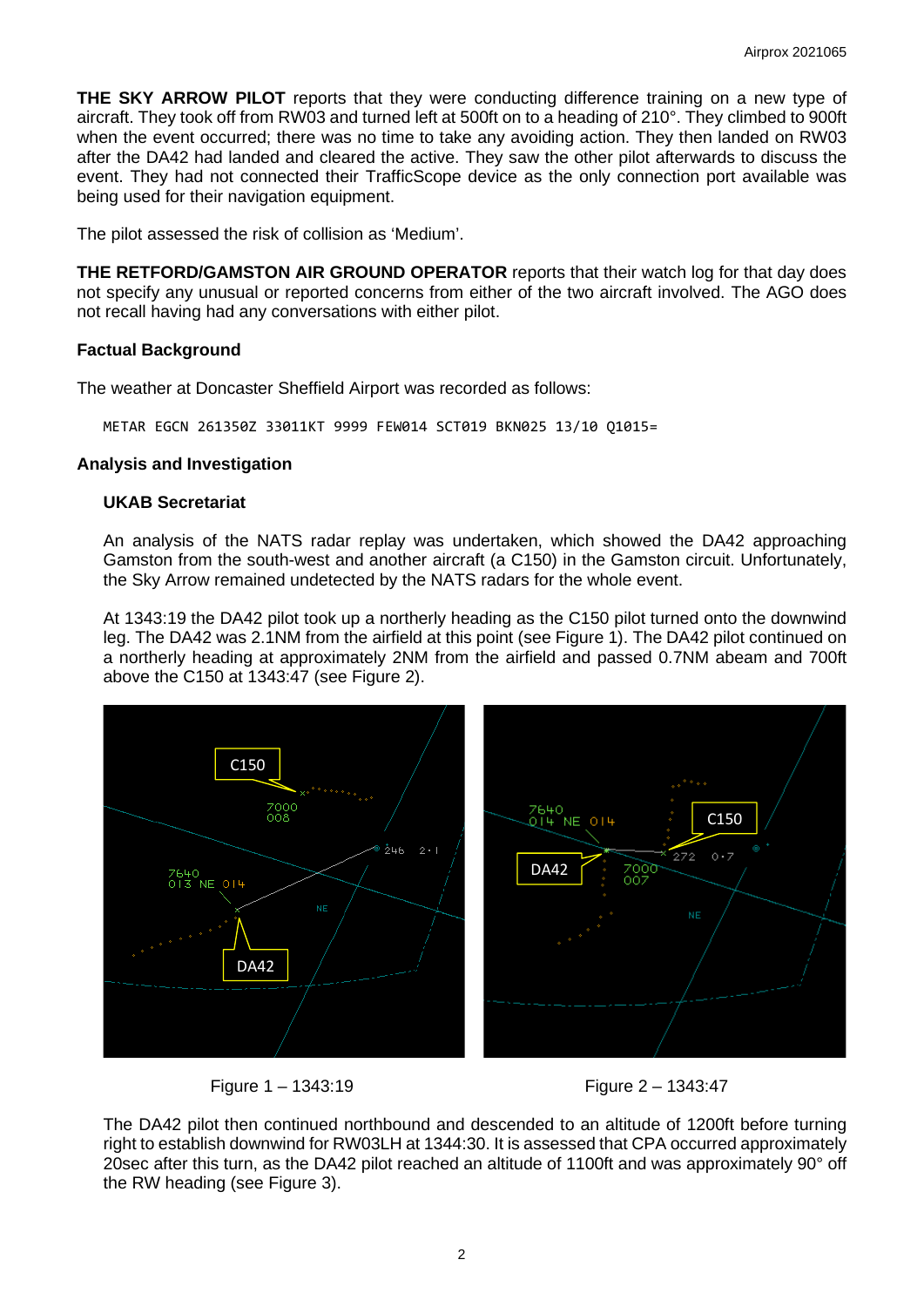

Figure 3 – 1344:51 – estimated CPA

The DA42 and Sky Arrow pilots shared an equal responsibility for collision avoidance and not to operate in such proximity to other aircraft as to create a collision hazard. [2](#page-2-0) An aircraft operated on or in the vicinity of an aerodrome shall conform with or avoid the pattern of traffic formed by other aircraft in operation. [3](#page-2-1)

### **Summary**

An Airprox was reported when a DA42 and a Sky Arrow 650T flew into proximity in the Retford/Gamston circuit at approximately 1345Z on Wednesday 26<sup>th</sup> May 2021. Both pilots were operating under VFR in VMC; both pilots were in receipt of an Air Ground Communications Service from Gamston Radio.

## **PART B: SUMMARY OF THE BOARD'S DISCUSSIONS**

Information available consisted of reports from both pilots, radar photographs/video recordings and a report from the air/ground operator involved. Relevant contributory factors mentioned during the Board's discussions are highlighted within the text in bold, with the numbers referring to the Contributory Factors table displayed in Part C.

Due to the exceptional circumstances presented by the coronavirus pandemic, this incident was assessed as part of a 'virtual' UK Airprox Board meeting where members provided a combination of written contributions and dial-in/VTC comments.

The Board first considered the actions of the DA42 pilot and heard from a GA pilot member that, given the prevailing weather at the time of the DA42 pilot's recovery, the plan to remain to the west of the airfield had not been unreasonable. However, the Board considered that their non-standard join procedure had required additional communication to ensure that other users had been aware that their aircraft had been in a position in which others might not have expected it to have been. Members felt that the DA42 pilot had probably intended to remain outside the ATZ whilst tracking north but that the low light levels had necessitated them remaining within the ATZ in order to remain visual with the airfield (**CF2**). This had, in turn, led to the DA42 pilot not complying with (UK) SERA.3225(c) in that they had placed themselves in a position where they had had to make right turns instead of left (**CF1**). Furthermore, the DA42 pilot had received information from the Gamston Air Ground Operator that there

<span id="page-2-0"></span><sup>2</sup> (UK) SERA.3205 Proximity.

<span id="page-2-1"></span><sup>3</sup> (UK) SERA.3225 Operation on and in the Vicinity of an Aerodrome.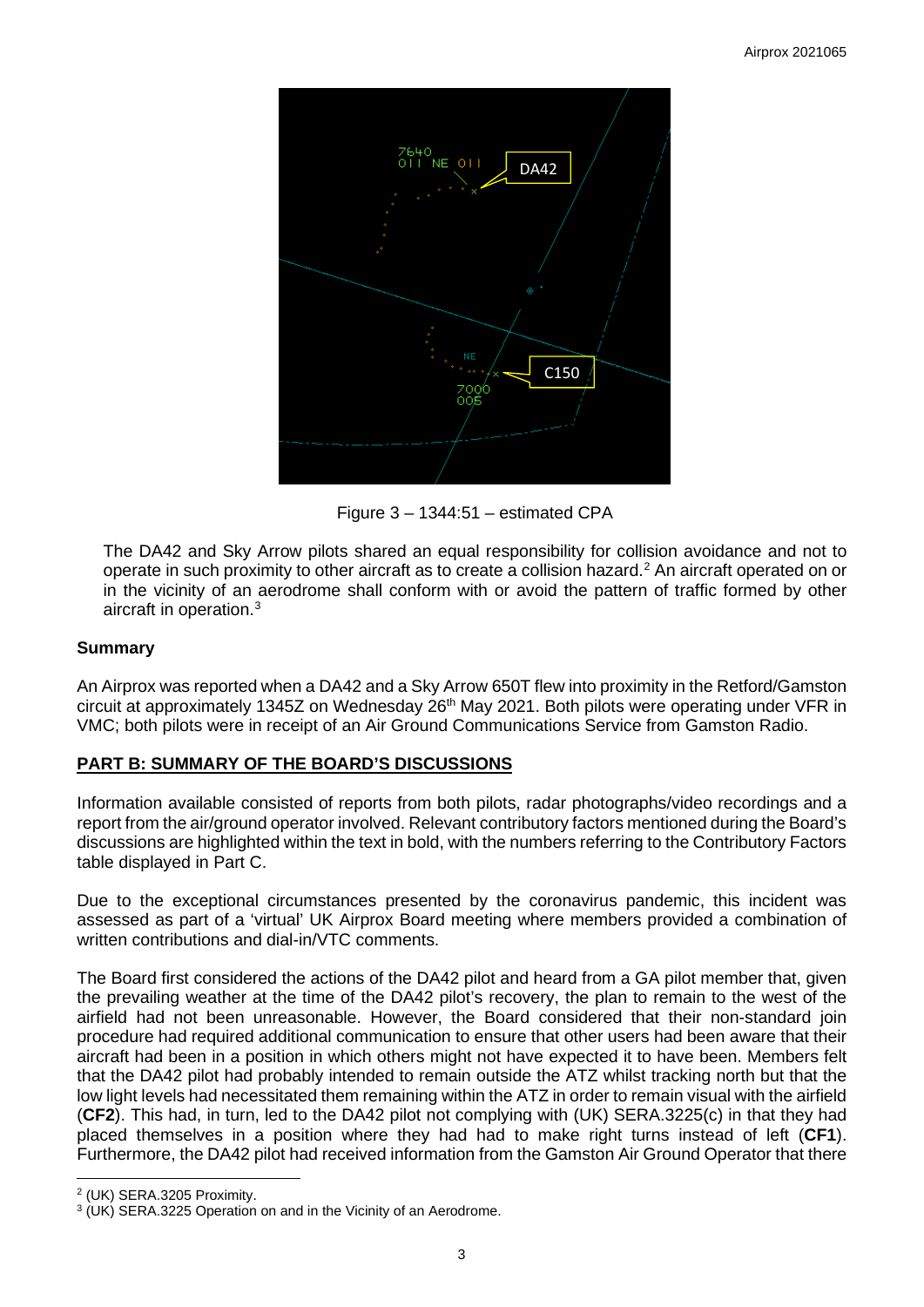had been 2 in the circuit, and their positions had been passed when the DA42 pilot had made their joining call. The Board considered that the DA42 pilot had received generic situational awareness of circuit traffic (**CF4**), but this had not been sufficient for them to then assimilate the locations of the other 2 aircraft as only the C150 had been transponding and therefore displayed on the DA42's G1000 (**CF5**). Members felt that the DA42 pilot had been relying on their lookout, in poor light conditions, to detect the Sky Arrow and that they had not seen the aircraft until immediately prior to CPA (**CF6**). This had led to them being unable to integrate safely with the Sky Arrow already established in the circuit (**CF3**).

The Board then considered the actions of the Sky Arrow pilot. Some members wondered why the pilot had prioritised their navigation application over the TrafficScope when they had been remaining within the visual circuit. The Board considered that a tool to detect other traffic may have been more useful in this instance, but acknowledged that this view was with the benefit of hindsight. That said, with only generic situational awareness of the DA42 joining and no supplementary information being forthcoming from the DA42 pilot regarding their intention to join in a non-standard manner (**CF4**), the Board quickly agreed that there was little that the Sky Arrow pilot could have done to prevent the Airprox as they would not have been expecting an aircraft to be joining the downwind leg from the west. The Board agreed that the Sky Arrow pilot had been relying entirely on their lookout in the visual circuit, and that they had not seen the joining DA42 until it had been too late to materially affect the separation (**CF7**).

Turning to the risk involved in this event, the Board's understanding of the geometry was limited by the fact that the Sky Arrow was not detected by the NATS radars and there was no GPS log file available. Members noted that the estimated separation of the 2 pilots differed greatly, but also noted that the DA42 pilot had had the time to take action to increase separation after having sighted the Sky Arrow, whereas the Sky Arrow pilot had not. The Board also took into account both pilots assessed risk of collision as 'medium'. After some discussion, the Board agreed that safety had not been assured and that there had been a risk of collision (**CF8**) – the last-minute avoiding action on the part of the DA42 pilot having generated at least some separation – and assigned a Risk Category B to this event.

# **PART C: ASSESSMENT OF CONTRIBUTORY FACTORS AND RISK**

|           | 2021065                                                        |                                                      |                                                                                                                                                       |                                                                      |  |  |  |
|-----------|----------------------------------------------------------------|------------------------------------------------------|-------------------------------------------------------------------------------------------------------------------------------------------------------|----------------------------------------------------------------------|--|--|--|
| <b>CF</b> | Factor                                                         | <b>Description</b>                                   | <b>ECCAIRS Amplification</b>                                                                                                                          | <b>UKAB Amplification</b>                                            |  |  |  |
|           | <b>Flight Elements</b>                                         |                                                      |                                                                                                                                                       |                                                                      |  |  |  |
|           | <b>• Regulations, Processes, Procedures and Compliance</b>     |                                                      |                                                                                                                                                       |                                                                      |  |  |  |
| 1         | <b>Human Factors</b>                                           | • Use of policy/Procedures                           | Events involving the use of the relevant<br>policy or procedures by flight crew                                                                       | Regulations and/or procedures<br>not complied with                   |  |  |  |
|           | <b>• Tactical Planning and Execution</b>                       |                                                      |                                                                                                                                                       |                                                                      |  |  |  |
| 2         | <b>Human Factors</b>                                           | • Action Performed<br>Incorrectly                    | Events involving flight crew performing<br>the selected action incorrectly                                                                            | Incorrect or ineffective execution                                   |  |  |  |
| 3         | <b>Human Factors</b>                                           | • Monitoring of<br>Environment                       | Events involving flight crew not to<br>appropriately monitoring the<br>environment                                                                    | Did not avoid/conform with the<br>pattern of traffic already formed  |  |  |  |
|           | • Situational Awareness of the Conflicting Aircraft and Action |                                                      |                                                                                                                                                       |                                                                      |  |  |  |
| 4         | Contextual                                                     | • Situational Awareness and<br><b>Sensory Events</b> | Events involving a flight crew's<br>awareness and perception of situations                                                                            | Pilot had no, late or only generic,<br><b>Situational Awareness</b>  |  |  |  |
|           | <b>• Electronic Warning System Operation and Compliance</b>    |                                                      |                                                                                                                                                       |                                                                      |  |  |  |
| 5         | Technical                                                      | • ACAS/TCAS System Failure                           | An event involving the system which<br>provides information to determine<br>aircraft position and is primarily<br>independent of ground installations | Incompatible CWS equipment                                           |  |  |  |
|           | • See and Avoid                                                |                                                      |                                                                                                                                                       |                                                                      |  |  |  |
| 6         | <b>Human Factors</b>                                           | • Identification/Recognition                         | Events involving flight crew not fully<br>identifying or recognising the reality of<br>a situation                                                    | Late sighting by one or both<br>pilots                               |  |  |  |
| 7         | <b>Human Factors</b>                                           | • Monitoring of Other<br>Aircraft                    | Events involving flight crew not fully<br>monitoring another aircraft                                                                                 | Non-sighting or effectively a non-<br>sighting by one or both pilots |  |  |  |

# Contributory Factors: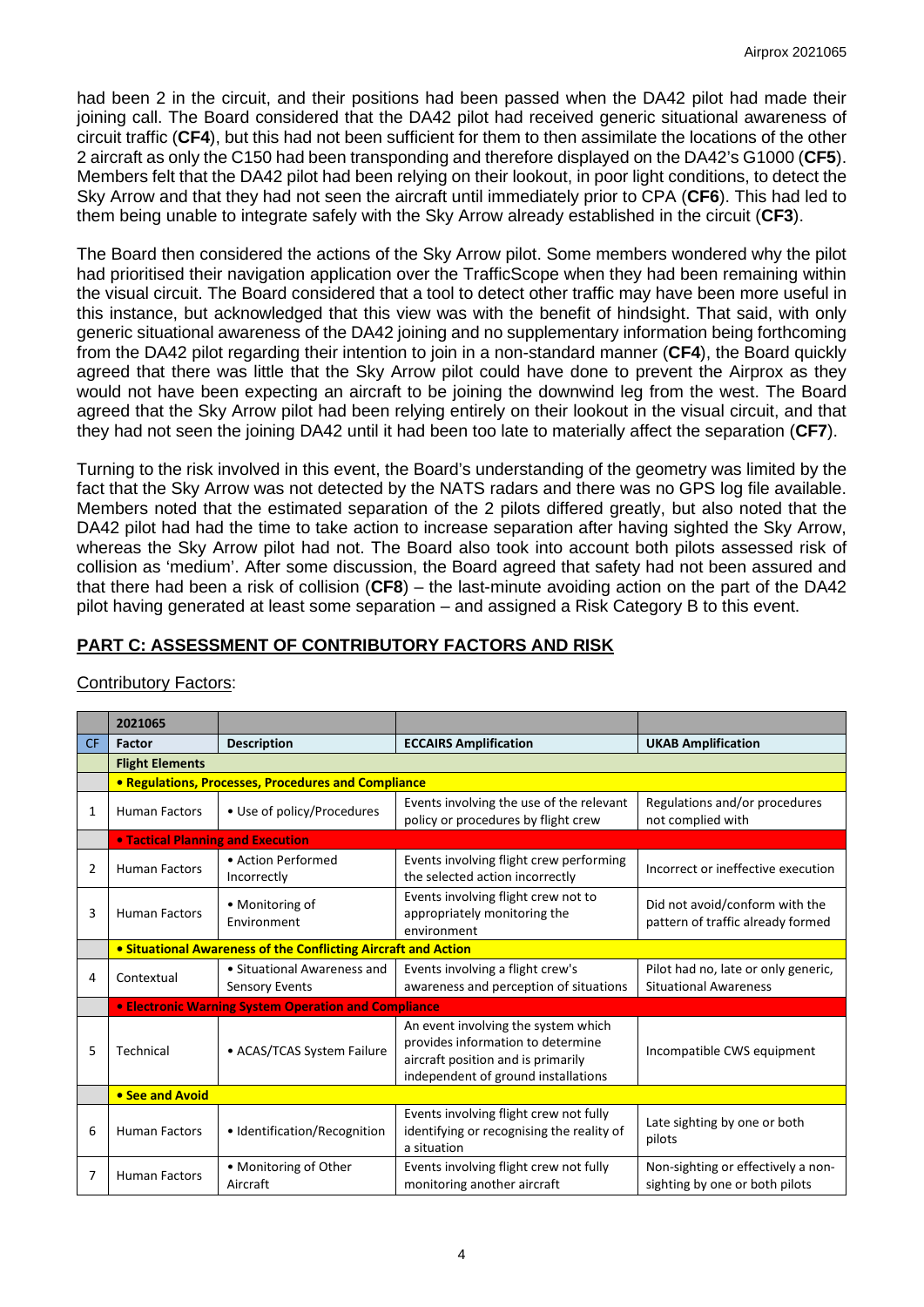| • Outcome Events |                                            |                                                                                                                             |  |  |  |
|------------------|--------------------------------------------|-----------------------------------------------------------------------------------------------------------------------------|--|--|--|
| Contextual       | • Near Airborne Collision<br>with Aircraft | An event involving a near collision by<br>an aircraft with an aircraft, balloon,<br>dirigible or other piloted air vehicles |  |  |  |

Degree of Risk: B

#### Safety Barrier Assessment<sup>[4](#page-4-0)</sup>

In assessing the effectiveness of the safety barriers associated with this incident, the Board concluded that the key factors had been that:

## **Ground Elements:**

**Situational Awareness of the Confliction and Action** were assessed as **not used** because the Retford/Gamston Air/Ground Operator was not required to monitor the relative positions of the 2 aircraft.

### **Flight Elements:**

**Regulations, Processes, Procedures and Compliance** were assessed as **partially effective** because the DA42 pilot, once within the Retford/Gamston ATZ, did not *'….make all turns to the left, when approaching for a landing and after taking off, unless otherwise indicated, or instructed by ATC*.'[5](#page-4-1)

**Tactical Planning and Execution** was assessed as **ineffective** because the DA42 pilot did not correctly integrate with other aircraft already established in the Retford/Gamston circuit pattern.

**Situational Awareness of the Conflicting Aircraft and Action** were assessed as **partially effective** because neither pilot had any specific situational awareness of the presence and position of the other aircraft.

**Electronic Warning System Operation and Compliance** were assessed as **ineffective** because the Garmin G1000 equipment on the DA42 could not detect the presence of the non-transponding Sky Arrow.

**See and Avoid** were assessed as **partially effective** because the DA42 pilot sighted the Sky Arrow at a late stage and had to take last-minute avoiding action, and the Sky Arrow pilot did not see the DA42 until it was too late to take any avoiding action.

<span id="page-4-0"></span><sup>4</sup> The UK Airprox Board scheme for assessing the Availability, Functionality and Effectiveness of safety barriers can be found on the **UKAB Website**.

<span id="page-4-1"></span><sup>5</sup> (UK) SERA.3225(c) Operation on and in the Vicinity of an Aerodrome.